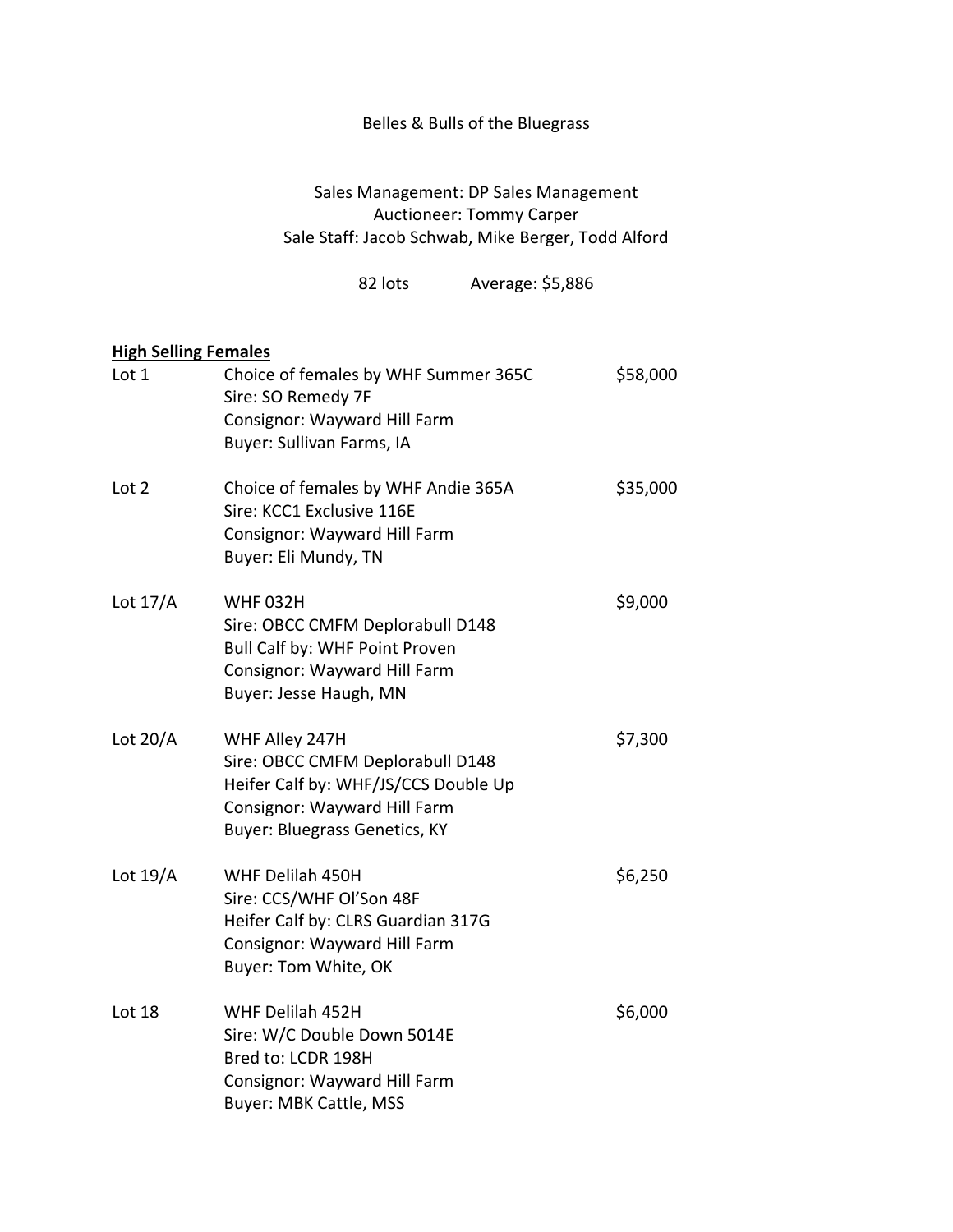| Lot 11                    | Swain Haylee 002H<br>Sire: Hook's Black Hawk<br>Bred to: OMF Epic (sexed heifer)<br>Consignor: Swain Select Simmental<br>Buyer: Tom White, OK                 | \$5,750  |  |  |
|---------------------------|---------------------------------------------------------------------------------------------------------------------------------------------------------------|----------|--|--|
| Lot $22/A$                | WHF Addie 24G<br>Sire: CDI Innovator<br>Heifer Calf by: WHF/JS/CCS Double Up<br>Consignor: Wayward Hill Farm<br>Buyer: 3 Aces Cattle, TN                      | \$4,750  |  |  |
| Lot $26/A$                | WHF Dairy Queen 47H<br>Sire: STF/DSF Brimstone EC70<br>Heifer Calf by: WHF Proven Point H45<br>Consignor: Wayward Hill Farm<br>Buyer: Pleasant Hill Farms, KY | \$4,750  |  |  |
| <b>High Selling Bulls</b> |                                                                                                                                                               |          |  |  |
| Lot 129                   | WHF Next H243<br>Sire: Damar Next D852<br>Consignor: Wayward Hill Farm<br>Buyer: C-W Cattle, NE                                                               | \$15,500 |  |  |
| Lot 107                   | <b>WHF Innovator H33</b><br>Sire: CDI Innovator 325D<br>Consignor: Wayward Hill Farm<br>Buyer: Scottie Smith, KY                                              | \$8,750  |  |  |
| Lot 125                   | WHF Erpic H804<br>Sire: ES Epic EB94<br>Consignor: Wayward Hill Farm<br><b>Buyer: Randy Roberts, IN</b>                                                       | \$8,250  |  |  |
| Lot 120                   | <b>WHF Bankroll H371</b><br>Sire: W/C Bankroll 811D<br>Consignor: Wayward Hill Farm<br>Buyer: Clay Kaelberer, ND                                              | \$8,000  |  |  |
| Lot 136                   | <b>WHF Guardian J363</b><br>Sire: CLRS Guardian 317G<br>Consignor: Wayward Hill Farm                                                                          | \$6,500  |  |  |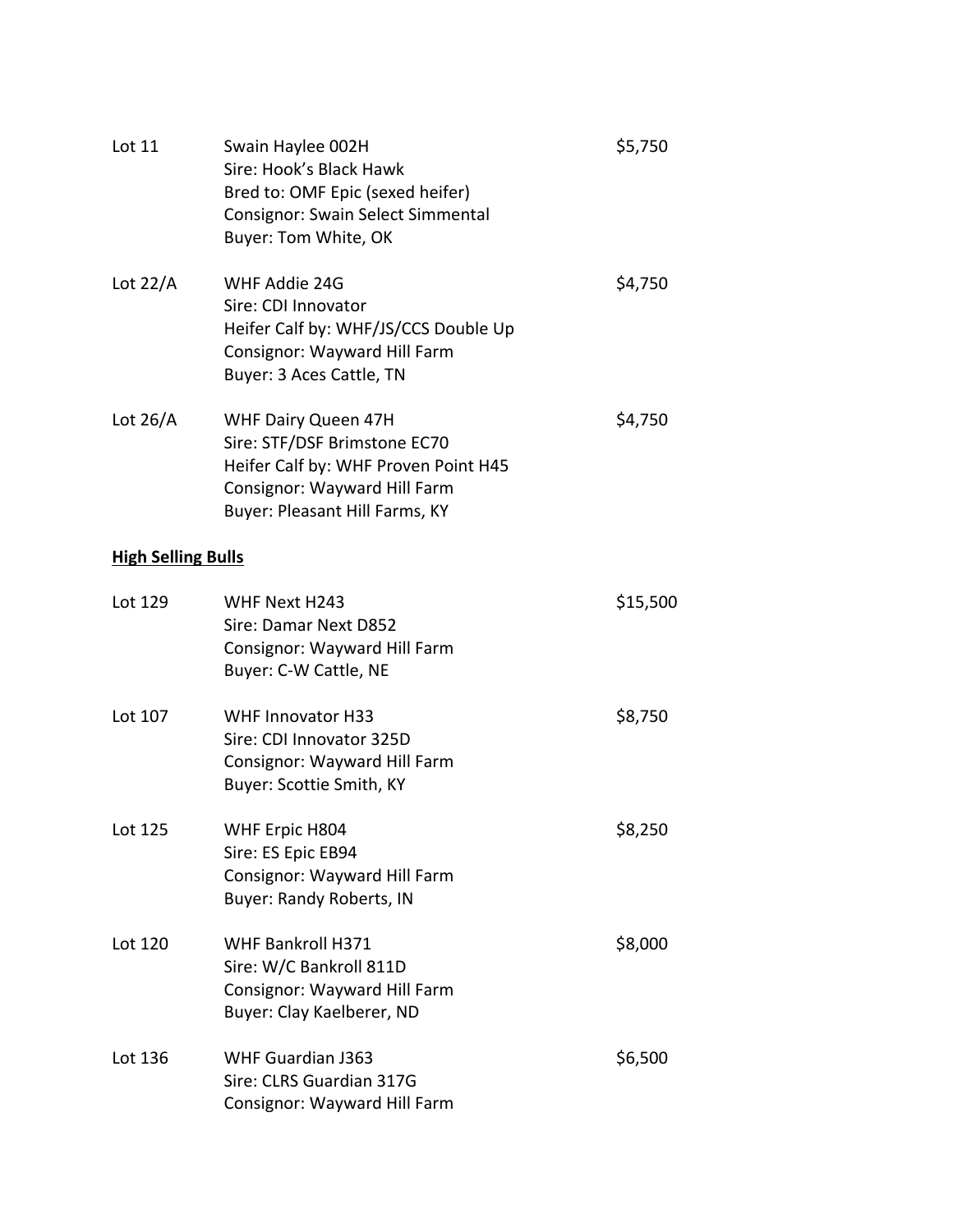|         | Buyer: Rocvky Oliver, KY                                                                                                        |         |
|---------|---------------------------------------------------------------------------------------------------------------------------------|---------|
| Lot 132 | <b>WHF Innovator J366</b><br>Sire: CDI Innovator 325D<br>Consignor: Wayward Hill Farm<br>Buyer: Pleasant Hill Farms, KY         | \$6,500 |
| Lot 106 | <b>WHF Innovator H548</b><br>Sire: CDI Innovator 325D<br>Consignor: Wayward Hill Farm<br><b>Buyer: Traxinger Simmentals, SD</b> | \$6,250 |
| Lot 144 | Swain Beau 019H<br>Sire: RUBY SWC Battle Cry 431B<br>Consignor: Swain Select Simmental<br>Buyer: Scottie Smith, KY              | \$6,250 |
| Lot 102 | <b>WHF Innovator H382</b><br>Sire: CDI Innovator 325D<br>Consignor: Wayward Hill Farm<br>Buyer: Kevin Scheiderer, OH            | \$6,250 |
| Lot 101 | <b>WHF Innovator H876</b><br>Sire: CDI Innovator 325D<br>Consignor: Wayward Hill Farm<br>Buyer: Kevin Scheiderer, OH            | \$6,250 |
| Lot 139 | WHF Double Down J450<br>Sire: W/C Double Down 5014E<br>Consignor: Wayward Hill Farm<br><b>Buyer: MBK Cattle, MS</b>             | \$6,250 |
| Lot 100 | <b>WHF Innovator H46</b><br>Sire: CDI Innovator 325D<br>Consignor: Wayward Hill Farm<br>Buyer: Harker Simmentals, IN            | \$6,250 |
| Lot 105 | <b>WHF Innovator H360</b><br>Sire: CDI Innovator 325D<br>Consignor: Wayward Hill Farm<br>Buyer: Kevin Scheiderer, OH            | \$6,000 |
| Lot 111 | WHF Wide Range H363<br>Sire: CCR Wide Range 9005A                                                                               | \$6,000 |